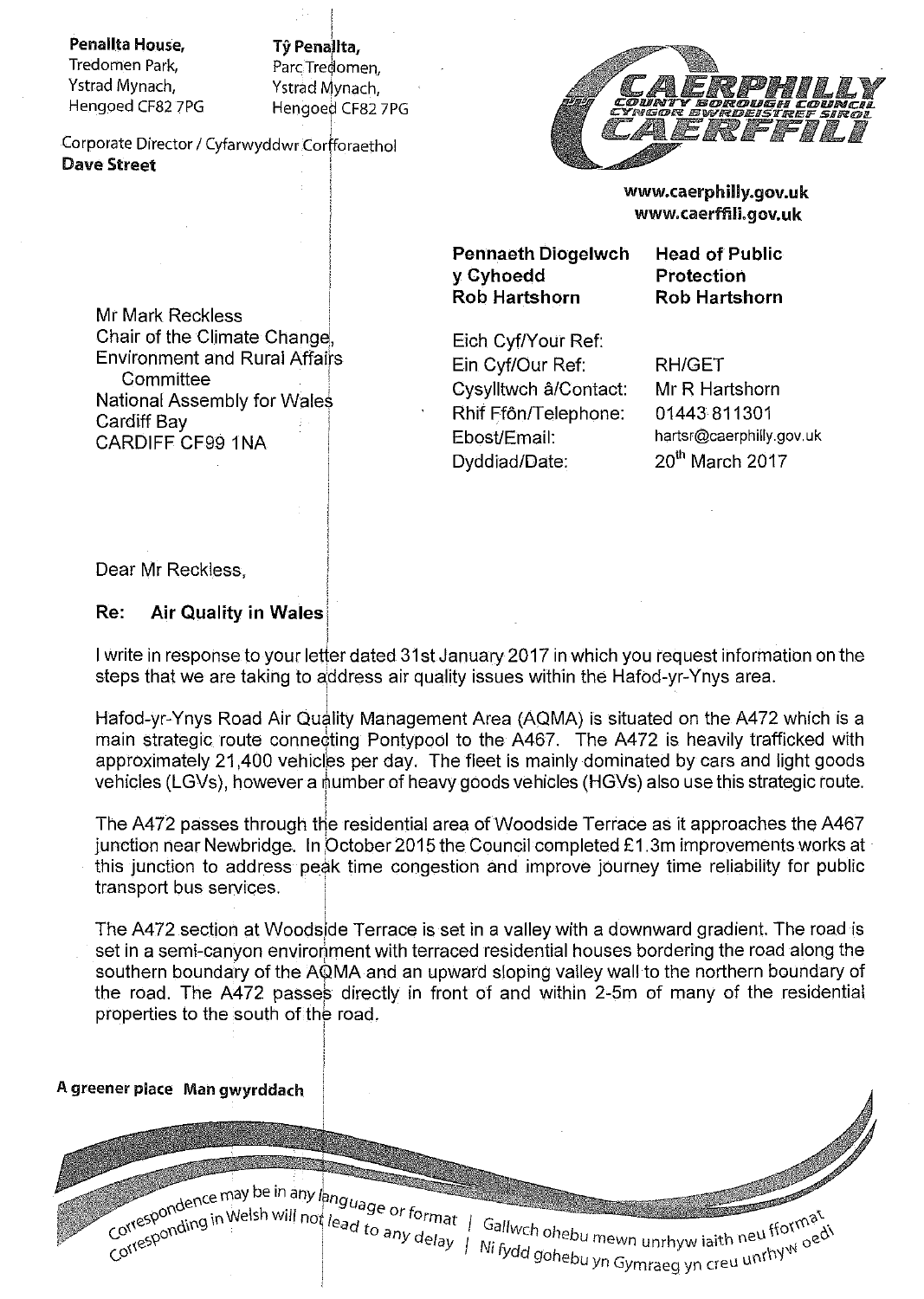Caerphilly Council is currently in the process of producing an Air Quality Action Plan for submission to Welsh Govemment and has established an Air Quality Steering Group to produce the Action Plan. The Steering Group last met on 9th March 2017 and comprises of local residents, ward members, extemal stakeholders such as Public Health Wales and officers from the neighbouring boroughs of Blaenau Gwent and Torfaen along with appropriate representatives from across the Council.

A number of options have been considered for the area, some of which will be taken forward within the Action Plan. I have attached an excerpt from the Plan which lists those actions being considered. As you will see from the list, some of the measures aim to educate and encourage changes in behaviour and are not easily quantifiable in terms of air quality. Some options relate to the local infrastructure such as demolition of the properties on the southem side of the AQMA (Woodside Terrace) and the construction of a bypass route which will resolve the air quality issues for those receptors currently exposed. The infrastructure options will attract huge costs and without external funding cannot be realised by the Council.

A number of traffic management options such as gating the traffic outside of the AQMA and removing / redirecting HGVs out of the area have also been considered but discounted as actions to take forward due to the fact that the problem will be moved to elsewhere within the Borough.

Should you have any questions regarding the content of this letter or wish to discuss any of the actions further, please do not hesitate to contact either myself or Mrs Maria Godfrey on godfrm@caerphilly.gov.uk who will be pleased to advise you.

Yours Sincerely,

**Rob Hartshorn Head of Public Protection**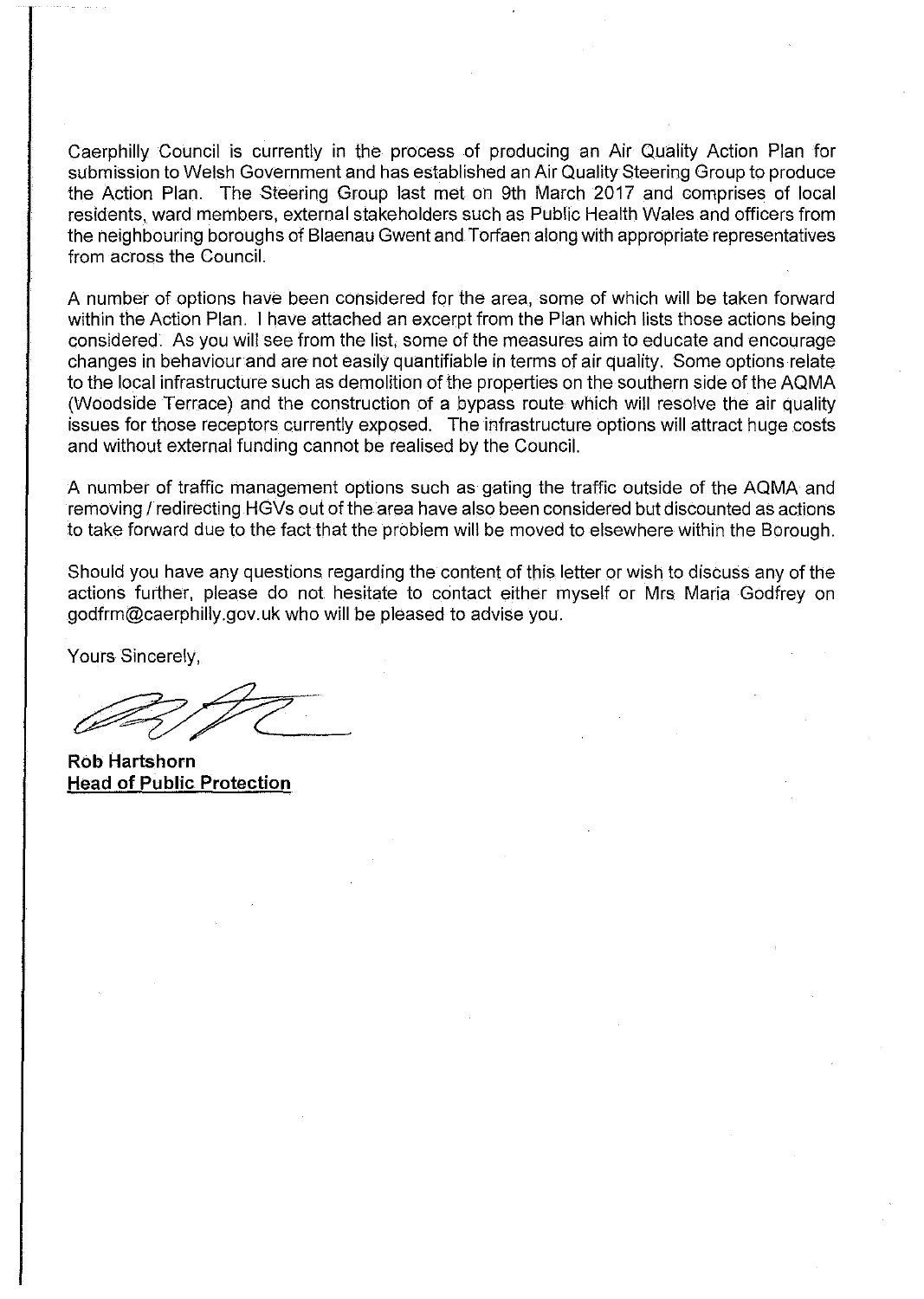# 5.2 Development of Proposed Measures

## 5.2.1 Strategic Measures

Integrating with local policies to compliment air quality measures, including the local transport plan, procurement plans and the Local Development Plan. This will ensure that future transportation and development decisions consider the impact on local air quality within the Borough.

#### 5.2.1.1 Develop Local Policies in line with air quality

| Measure                                                          | Title                                                  |                                                                                                                                                                               |
|------------------------------------------------------------------|--------------------------------------------------------|-------------------------------------------------------------------------------------------------------------------------------------------------------------------------------|
| M 1.                                                             | Integrate with local policies in line with air quality |                                                                                                                                                                               |
| <b>Definition</b>                                                |                                                        | Key Intervention                                                                                                                                                              |
| Local Development Plan<br>a.<br>Local Transport Plan<br>b.<br>C. | AQ & Equipment contracts in place with Procurement     | Development of policies that will work<br>towards reducing pollutant levels and<br>ensure future decisions within the<br>area do not have an adverse effect on<br>air quality |
| Responsible authority and other partners                         |                                                        | Powers to be used                                                                                                                                                             |
| Caerphilly County Borough Council                                |                                                        | Voluntary                                                                                                                                                                     |

#### 5.2.1.2 Integrate with local well-being plans

| Measure                           | Title                                                                                                                                                                                                                                                                       |                                                                                             |  |
|-----------------------------------|-----------------------------------------------------------------------------------------------------------------------------------------------------------------------------------------------------------------------------------------------------------------------------|---------------------------------------------------------------------------------------------|--|
| M <sub>2</sub>                    | 5.2.1.3                                                                                                                                                                                                                                                                     | Integrate with local well-being plans                                                       |  |
| <b>Definition</b>                 |                                                                                                                                                                                                                                                                             | Key Intervention                                                                            |  |
| a.                                | Integrate and raise awareness of air quality and the<br>health issues attributable to poor air quality within the<br>Caerphilly Assessment of Local Well being so that air<br>quality is recognised and forms part of the Public<br>Services Board decision making process. | Local well-being plans to reference air<br>quality and link air quality and well-<br>being. |  |
|                                   | Responsible authority and other partners                                                                                                                                                                                                                                    | Powers to be used                                                                           |  |
| Caerphilly County Borough Council |                                                                                                                                                                                                                                                                             | Voluntary                                                                                   |  |

#### 1.1.1.3 Provision of a local air quality strategy

| Measure                                                                                                  | Title                                   |                                                                                                                                   |
|----------------------------------------------------------------------------------------------------------|-----------------------------------------|-----------------------------------------------------------------------------------------------------------------------------------|
| M 3.                                                                                                     | Provision of local air quality strategy |                                                                                                                                   |
| Definition                                                                                               |                                         | Key Intervention                                                                                                                  |
| Link Caerphilly and Hafod-yr-ynys AQAPs to produce<br>a.<br>an integrated AQ strategy for Caerphilly CBC |                                         | Revise Caerphilly AQAP and consider<br>other areas within the Borough which<br>are likely to exceed the air quality<br>objectives |
| Responsible authority and other partners                                                                 |                                         | Powers to be used                                                                                                                 |
| Caerphilly County Borough Council                                                                        |                                         | Voluntary                                                                                                                         |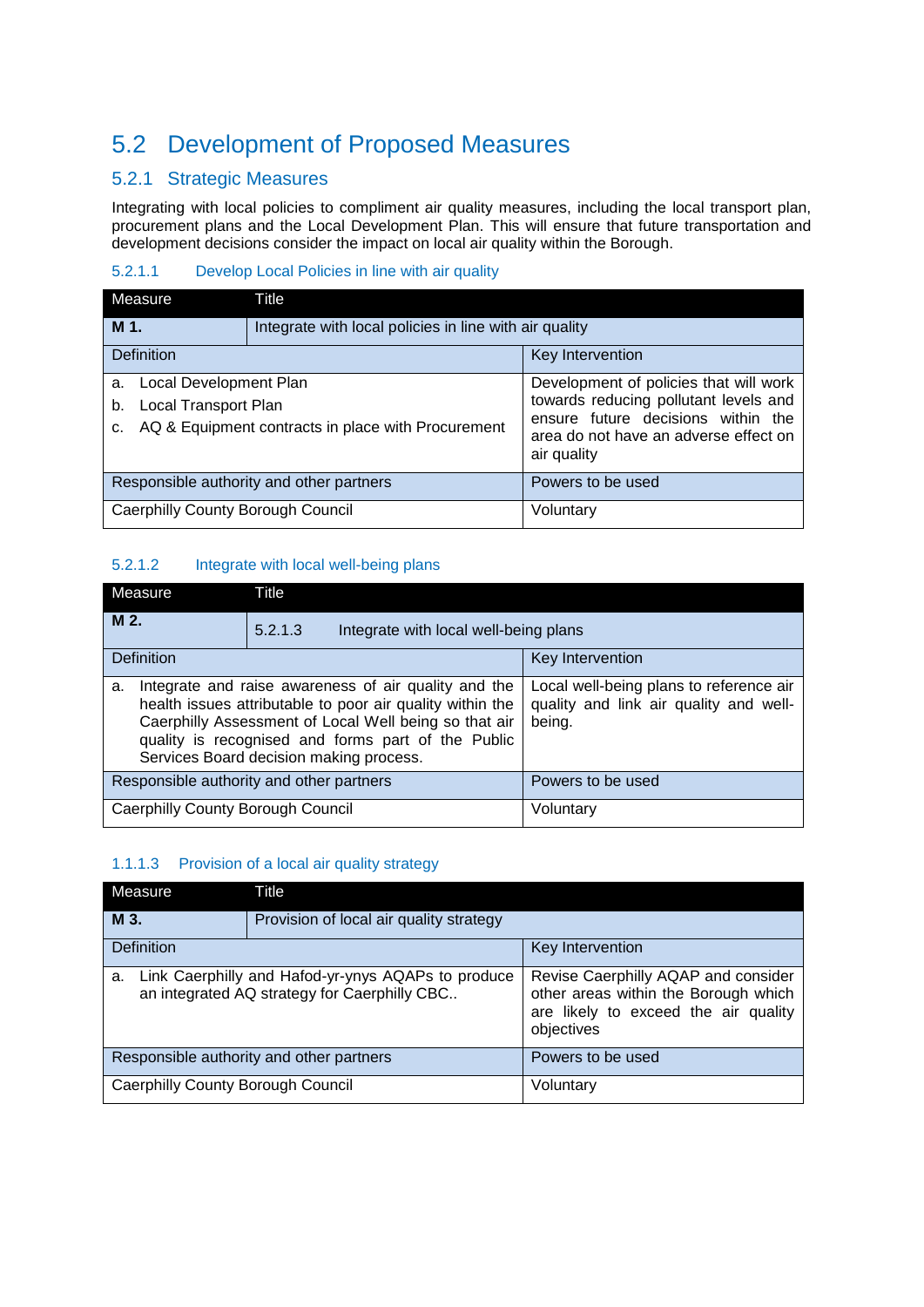# 5.2.2 Long Term Infrastructure

#### 5.2.2.1 Investigate the feasibility of a bypass for traffic to remove from AQMA

| Measure                                                                                                   | Title                                               |                                                         |
|-----------------------------------------------------------------------------------------------------------|-----------------------------------------------------|---------------------------------------------------------|
| M 4.                                                                                                      | Investigate the feasibility of a bypass for traffic |                                                         |
| Definition                                                                                                | Key Intervention                                    |                                                         |
| a.<br>traffic toward A467(south)).                                                                        | One-way rerouting for south-bound vehicles (A472)   | by-pass which<br>diverts<br>Building a<br>12.5% traffic |
| Two-way re-routing for southbound (A472 traffic) and<br>b.<br>east-bound (A467 traffic coming from south) |                                                     | Building a by-pass which diverts 25%<br>traffic.        |
| Responsible authority and other partners                                                                  |                                                     | Powers to be used                                       |
| <b>Caerphilly County Borough Council</b>                                                                  |                                                     | Voluntary                                               |

### 5.2.2.2 Speed and Flow Management

Implement speed management to encourage the smoothing of traffic flow to reduce excessive acceleration and deceleration of vehicles through the AQMA. The existing gradient and change from dual to single carriageways (to East) – These may have added safety and noise benefit.

| Measure                                                 | Title                     |                                                                                                                   |
|---------------------------------------------------------|---------------------------|-------------------------------------------------------------------------------------------------------------------|
| M 5.                                                    | Speed and Flow Management |                                                                                                                   |
| <b>Definition</b>                                       |                           | Key Intervention                                                                                                  |
| Lower speed limit - zoning<br>a.<br>Safety camera<br>b. |                           | To encourage smooth flow of traffic<br>harsh<br>discourage<br>and<br>breaking/accelerating within<br>the<br>AQMA. |
| Responsible authority and other partners                |                           | Powers to be used                                                                                                 |
| Caerphilly County Borough Council                       |                           | Voluntary                                                                                                         |

#### 5.2.2.3 Investigate the feasibility of the demolition of Woodside Terrace Housing

| Measure                                  | Title                                                                     |                                                                                                   |
|------------------------------------------|---------------------------------------------------------------------------|---------------------------------------------------------------------------------------------------|
| M 6.                                     | Investigate the feasibility of the demolition of Woodside Terrace Housing |                                                                                                   |
| Definition                               |                                                                           | Key Intervention                                                                                  |
| Remove all affected properties<br>a.     |                                                                           | Remove receptors and reduce canyon<br>effect of air pollutants by allowing<br>greater dispersion. |
| Responsible authority and other partners |                                                                           | Powers to be used                                                                                 |
| <b>Caerphilly County Borough Council</b> |                                                                           | Voluntary /compulsory purchase                                                                    |

## 5.2.3 Smarter Choices

Smarter choices are measures which encourage smarter travelling choices for local businesses schools and CCBC whose daily journey involves traveling through the AQMA.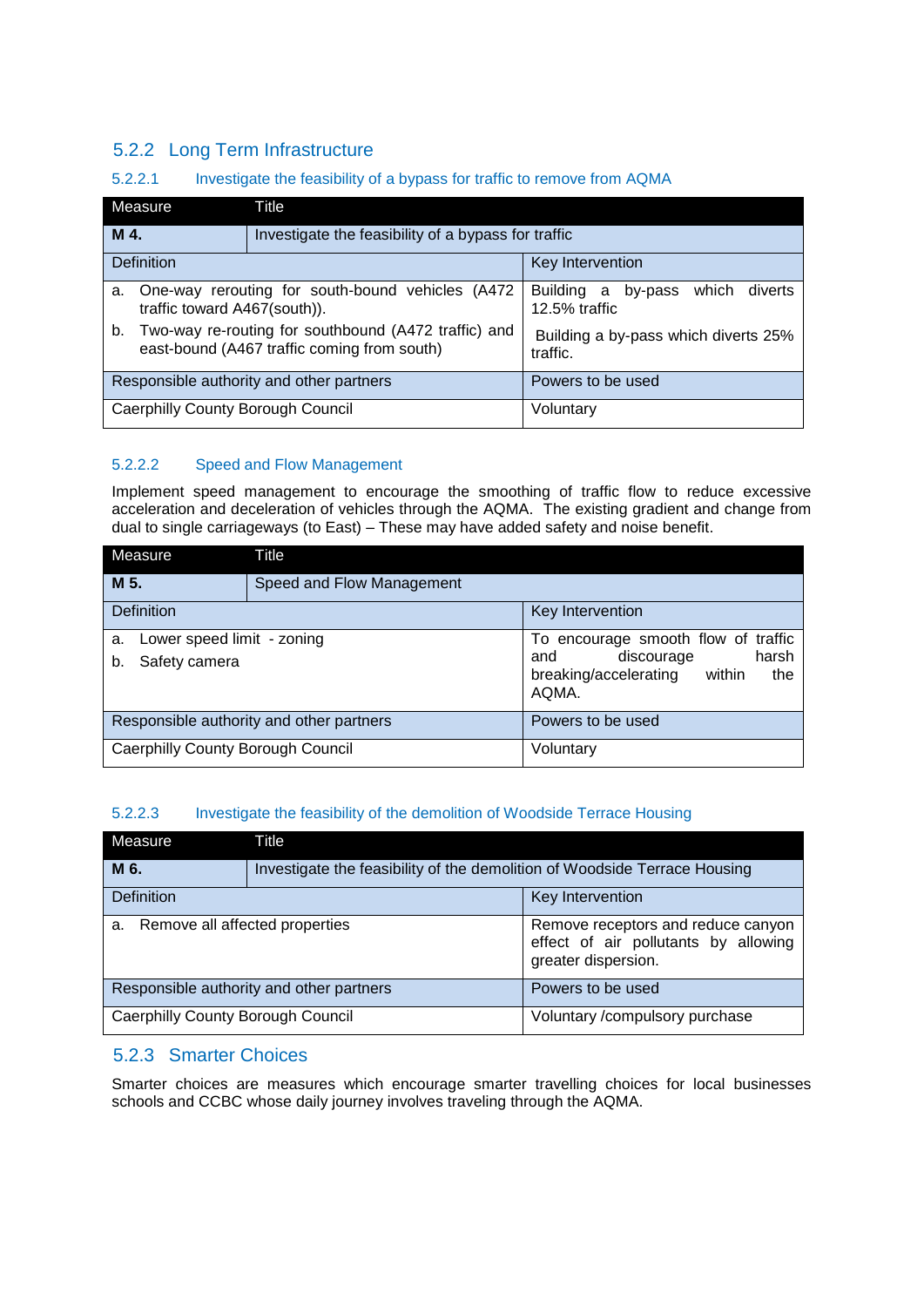#### 5.2.3.1 Encourage Green Travel Plans for businesses, Schools and CCBC

| Measure                                                  | Title                                                         |                                                                           |
|----------------------------------------------------------|---------------------------------------------------------------|---------------------------------------------------------------------------|
| M 7.                                                     | Encourage Green Travel Plans for businesses, Schools and CCBC |                                                                           |
| <b>Definition</b><br>Key Intervention                    |                                                               |                                                                           |
| To encourage more efficient travel within the AQMA<br>a. |                                                               | Working with businesses, schools and<br>CCBC within wider strategic AQAP. |
| Responsible authority and other partners                 |                                                               | Powers to be used                                                         |
| <b>Caerphilly County Borough Council</b>                 |                                                               | Voluntary                                                                 |

## 5.2.4 Development Control

### 5.2.4.1 Use of planning system, to secure air quality improvements

| Measure                                                                                                                                          | Title                                                      |                                                                                                       |
|--------------------------------------------------------------------------------------------------------------------------------------------------|------------------------------------------------------------|-------------------------------------------------------------------------------------------------------|
| M 8.                                                                                                                                             | Use of planning system, to secure air quality improvements |                                                                                                       |
| <b>Definition</b>                                                                                                                                |                                                            | Key Intervention                                                                                      |
| Planning system to contribute to improved air quality<br>a.<br>by not permitting developments which have a<br>detrimental effect on air quality. |                                                            | To use planning as a control on<br>developments which could have an<br>adverse impact on air quality. |
| Responsible authority and other partners                                                                                                         |                                                            | Powers to be used                                                                                     |
| Caerphilly County Borough Council                                                                                                                |                                                            | Voluntary                                                                                             |

#### 5.2.4.2 Require an air quality impact assessment for any proposed development likely to increase local traffic

| Measure                                                                                                                                                            | Title                                                                                                     |                                                                                            |
|--------------------------------------------------------------------------------------------------------------------------------------------------------------------|-----------------------------------------------------------------------------------------------------------|--------------------------------------------------------------------------------------------|
| M 9.                                                                                                                                                               | Require an air quality impact assessment for any proposed development<br>likely to increase local traffic |                                                                                            |
| Definition                                                                                                                                                         |                                                                                                           | Key Intervention                                                                           |
| Air Quality impact Assessment for any development<br>a.<br>likely to increase local traffic to demonstrate that air<br>pollution concentrations will not increase. |                                                                                                           | To ensure that there is no adverse<br>impact of air quality from proposed<br>developments. |
| Responsible authority and other partners                                                                                                                           |                                                                                                           | Powers to be used                                                                          |
| Caerphilly County Borough Council                                                                                                                                  |                                                                                                           | Voluntary                                                                                  |

## 5.2.5 Awareness

### 5.2.5.1 Publicise alternative transport available locally

| Measure                                                                                            | Title |                                                                                            |  |
|----------------------------------------------------------------------------------------------------|-------|--------------------------------------------------------------------------------------------|--|
| M 10.                                                                                              |       | Publicise alternative transport available locally                                          |  |
| <b>Definition</b>                                                                                  |       | Key Intervention                                                                           |  |
| Publicise alternative transport available locally through<br>a.<br>promotion of travel information |       | use of alternative<br>To.<br>encourage<br>transport to reduce traffic<br>and<br>congestion |  |
| Responsible authority and other partners                                                           |       | Powers to be used                                                                          |  |
| <b>Caerphilly County Borough Council</b>                                                           |       | Voluntary                                                                                  |  |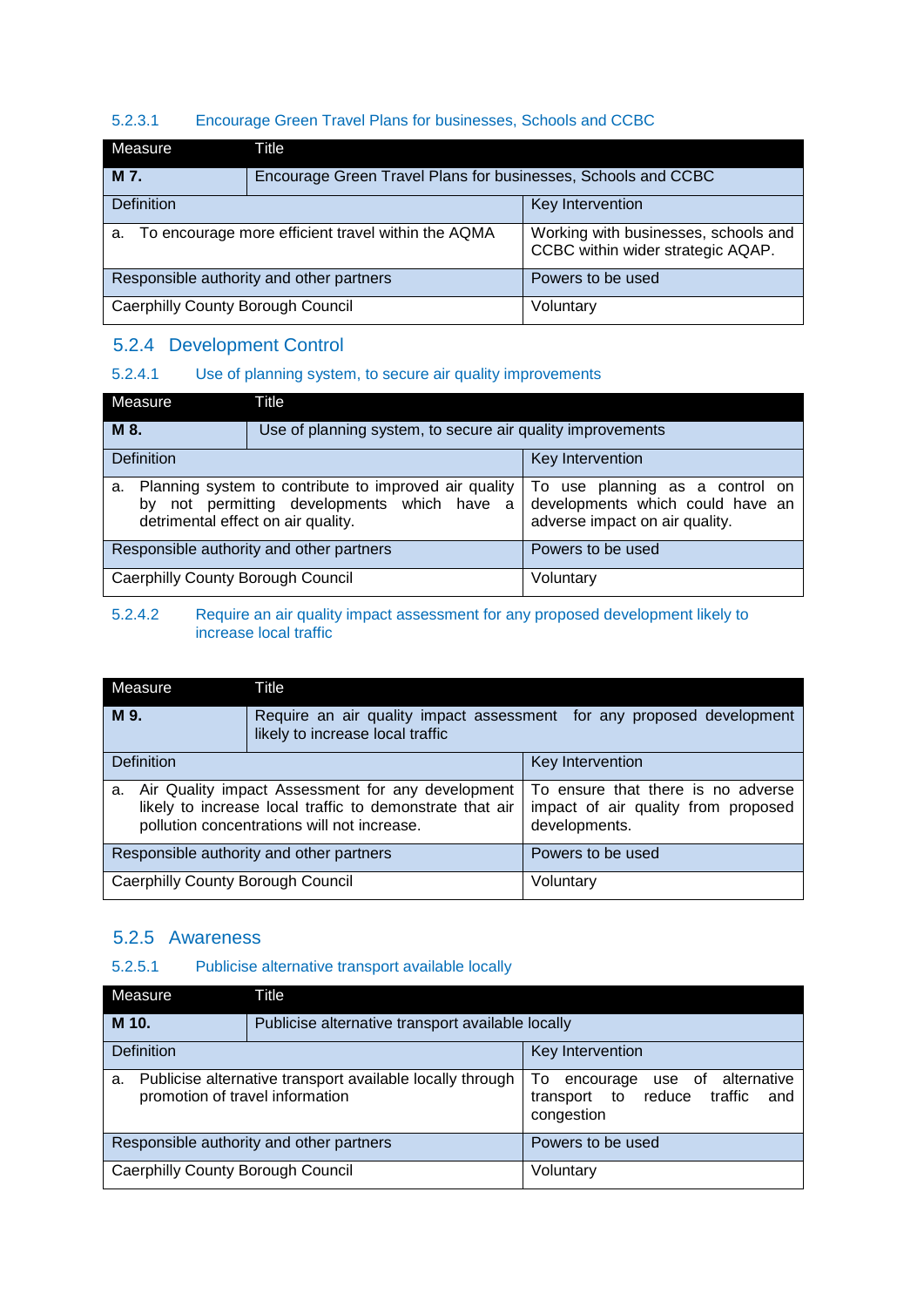#### 5.2.5.2 Work with the Policy team / Education to add air quality awareness to promotional and educational packages

| Measure                           | Title                                                                                                                   |                                                                                                                                                                                                                    |
|-----------------------------------|-------------------------------------------------------------------------------------------------------------------------|--------------------------------------------------------------------------------------------------------------------------------------------------------------------------------------------------------------------|
| M 11.                             | Work with health improvement team / Eco schools to add air quality<br>awareness to promotional and educational packages |                                                                                                                                                                                                                    |
| Definition<br>Key Intervention    |                                                                                                                         |                                                                                                                                                                                                                    |
| a.<br>educational packages        | Work with health improvement team and Eco schools<br>to add air quality awareness to promotional and                    | Work with Healthy Schools / Eco<br>schools to raise awareness of the<br>harmful effects of Air pollution and the<br>ways in which the public can make<br>smarter choices to reduce the burden<br>of air pollution. |
|                                   | Responsible authority and other partners                                                                                | Powers to be used                                                                                                                                                                                                  |
| Caerphilly County Borough Council |                                                                                                                         | Voluntary                                                                                                                                                                                                          |

#### 5.2.5.3 Electronic pollutant signage within AQMA and local area

| Measure                                                            | Title                                                   |                                                                                                                |
|--------------------------------------------------------------------|---------------------------------------------------------|----------------------------------------------------------------------------------------------------------------|
| M 12.                                                              | Electronic pollutant signage within AQMA and local area |                                                                                                                |
| <b>Definition</b>                                                  |                                                         | Key Intervention                                                                                               |
| Electronic "pollutant signage within AQMA and local<br>a.<br>area" |                                                         | Signage encourages drivers to switch<br>off their engines in standing traffic<br>queues, linked to signalling. |
| Responsible authority and other partners                           |                                                         | Powers to be used                                                                                              |
| Caerphilly County Borough Council                                  |                                                         | Voluntary                                                                                                      |

## 5.2.5.4 Signs and banners for engine idling

| Measure                                                        | Title                               |                                                                                 |
|----------------------------------------------------------------|-------------------------------------|---------------------------------------------------------------------------------|
| M 13.                                                          | Signs and banners for engine idling |                                                                                 |
| <b>Definition</b>                                              |                                     | Key Intervention                                                                |
| Signs and banners for approved variable message<br>а.<br>signs |                                     | Signage at key intersections, near<br>junctions and on public transport /       |
| Switch-off stickers on taxis / public transport<br>b.          |                                     | taxis encouraging people to switch off<br>engines when traffic comes to a stop. |
| Responsible authority and other partners                       |                                     | Powers to be used                                                               |
| Caerphilly County Borough Council                              |                                     | Voluntary                                                                       |

# 5.2.6 Fleet Operators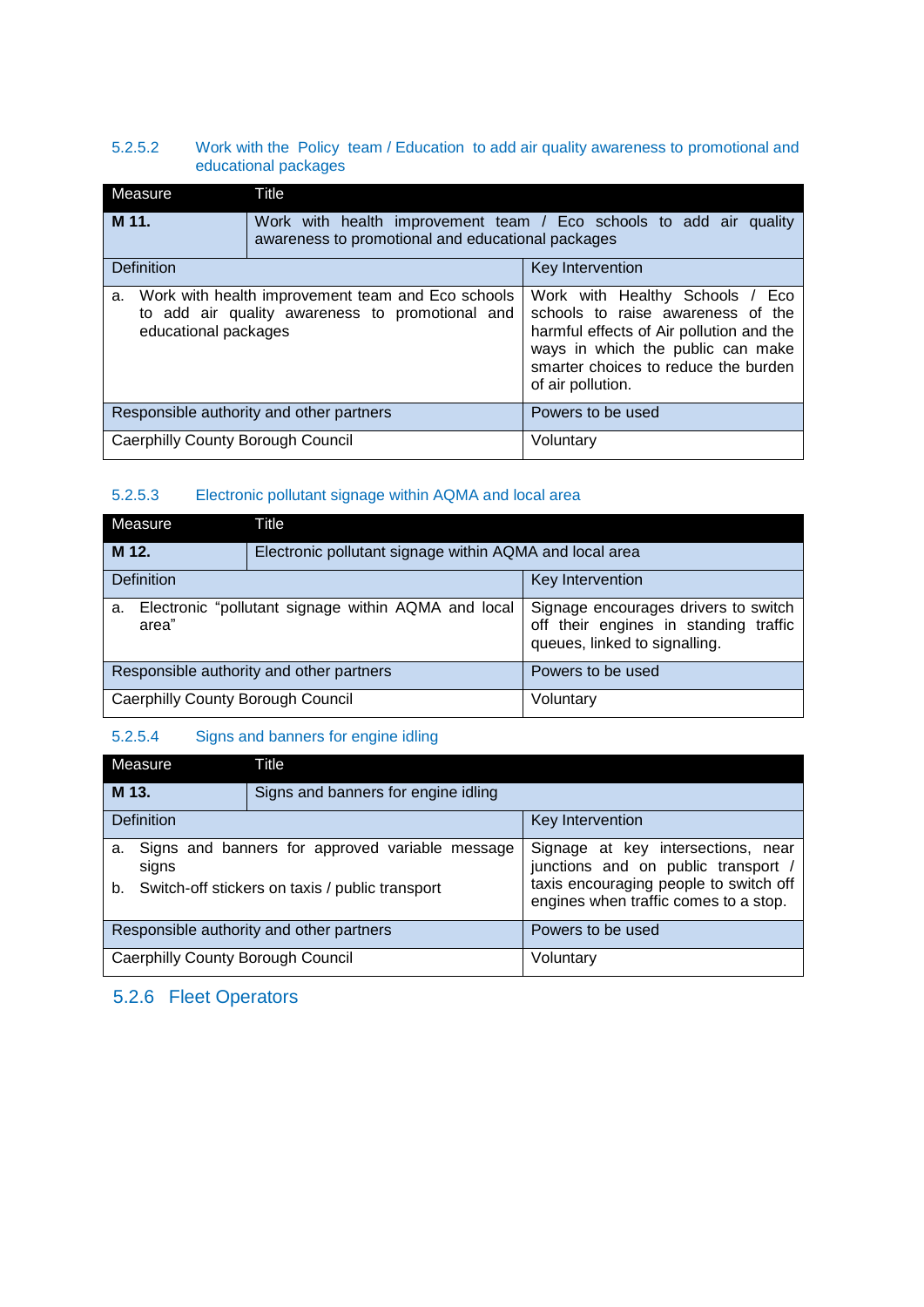### 5.2.6.1 Travel Plans for local HGV fleet operators

| Measure                                                                                                                               | Title                                      |                                                                                                                                                                                                                            |
|---------------------------------------------------------------------------------------------------------------------------------------|--------------------------------------------|----------------------------------------------------------------------------------------------------------------------------------------------------------------------------------------------------------------------------|
| M 14.                                                                                                                                 | Travel Plans for local HGV fleet operators |                                                                                                                                                                                                                            |
| <b>Definition</b>                                                                                                                     |                                            | Key Intervention                                                                                                                                                                                                           |
| a. Travel Plans for Local HGV operators<br>Identify alternative routes for local HGV traffic<br>b.<br><b>ECOstars programme</b><br>c. |                                            | To reroute HGV traffic away from<br>AQMA as far as practicable to reduce<br>HGV traffic. Implement ECOstars<br>programme to support local hauliers<br>to save fuel, costs and emissions<br>through training and education. |
| Responsible authority and other partners                                                                                              |                                            | Powers to be used                                                                                                                                                                                                          |
| <b>Caerphilly County Borough Council</b>                                                                                              |                                            | Voluntary                                                                                                                                                                                                                  |

### 5.2.7 Bus Emissions

#### 5.2.7.1 Low emission buses within AQMA

| Measure                                                                                        | Title                          |                                                                                 |
|------------------------------------------------------------------------------------------------|--------------------------------|---------------------------------------------------------------------------------|
| M 15.                                                                                          | Low emission buses within AQMA |                                                                                 |
| <b>Definition</b>                                                                              |                                | <b>Key Intervention</b>                                                         |
| Work with local fleet operators to introduce<br>low<br>a.<br>emission buses within AQMA route. |                                | emissions<br>reduce<br>To.<br>from<br>bus<br>services traveling within the AQMA |
| Responsible authority and other partners                                                       |                                | Powers to be used                                                               |
| <b>Caerphilly County Borough Council</b>                                                       |                                | Voluntary                                                                       |

# 5.2.8 Cycling/Walking

### 5.2.8.1 Improve walking routes to and from school

| Measure                                         | Title                                     |                                                                         |
|-------------------------------------------------|-------------------------------------------|-------------------------------------------------------------------------|
| M 16.                                           | Improve walking routes to and from school |                                                                         |
| <b>Definition</b>                               |                                           | Key Intervention                                                        |
| Improve walking routes to and from school<br>a. |                                           | encourage local residents to<br>To:<br>uptake active forms of transport |
| Responsible authority and other partners        |                                           | Powers to be used                                                       |
| <b>Caerphilly County Borough Council</b>        |                                           | Voluntary                                                               |

#### 5.2.8.2 Improvements in cycling network and routes

| Measure                                             | Title |                                      |
|-----------------------------------------------------|-------|--------------------------------------|
| M 17.<br>Improvements in cycling network and routes |       |                                      |
| <b>Definition</b>                                   |       | Key Intervention                     |
| Improvements in cycling network and routes<br>a.    |       | To encourage use of existing network |
| Signage/publicity of cycling network<br>b.          |       | and improve and expand on network    |
| Responsible authority and other partners            |       | Powers to be used                    |
| <b>Caerphilly County Borough Council</b>            |       | Voluntary                            |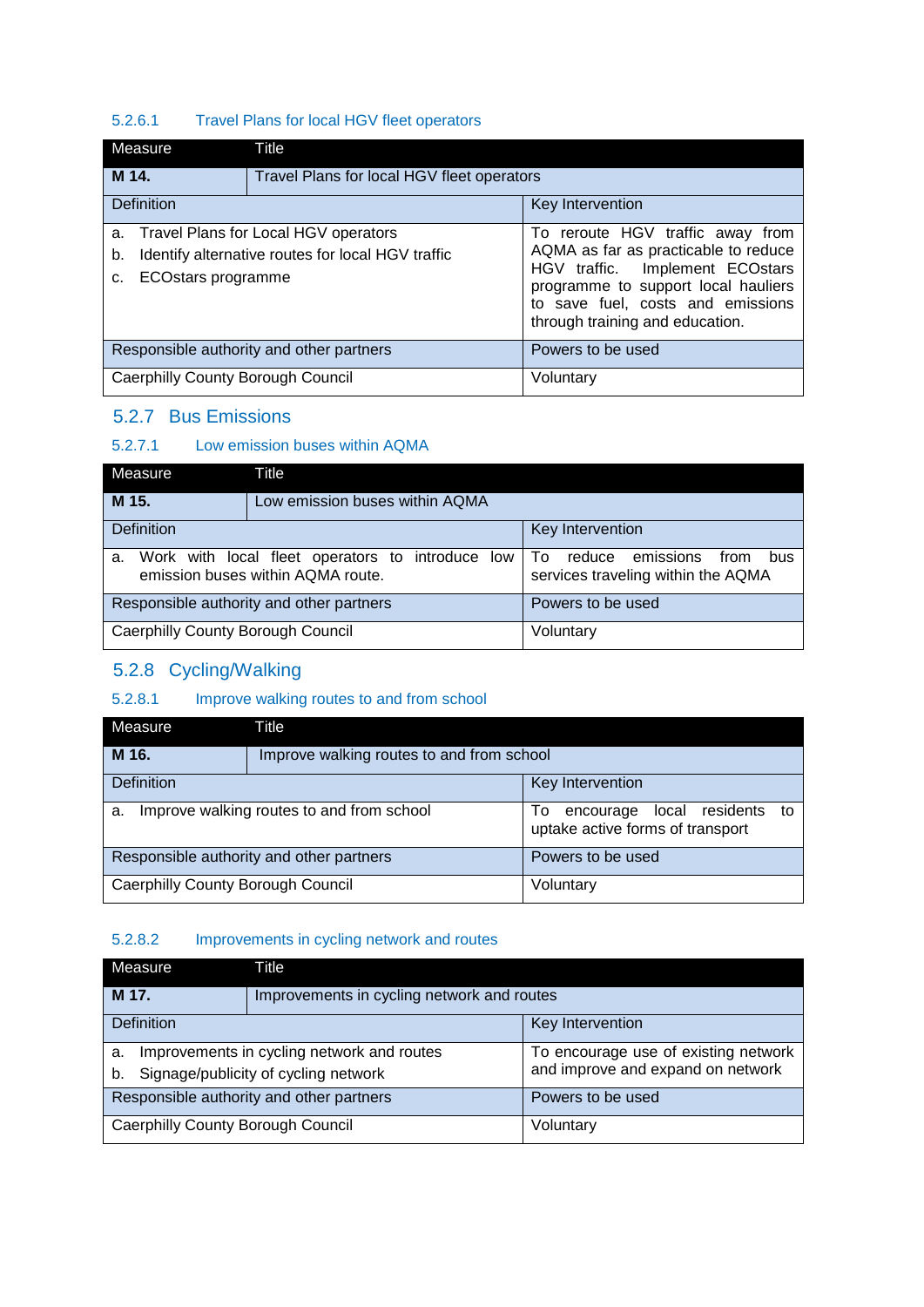#### 5.2.8.3 Green Travel Plans for schools and local businesses

| Measure                                                        | Title                                               |                                                                                                                                              |
|----------------------------------------------------------------|-----------------------------------------------------|----------------------------------------------------------------------------------------------------------------------------------------------|
| M 18.                                                          | Green Travel Plans for schools and local businesses |                                                                                                                                              |
| <b>Definition</b>                                              |                                                     | Key Intervention                                                                                                                             |
| Green Travel Plans for schools and local businesses<br>$a_{-}$ |                                                     | To encourage change in behaviour for<br>traveling to and from school and work,<br>encourage use of active travel for<br>those living locally |
|                                                                | Responsible authority and other partners            | Powers to be used                                                                                                                            |
| Caerphilly County Borough Council                              |                                                     | Voluntary                                                                                                                                    |

# 5.2.9 Caerphilly County Borough Council Emissions

## 5.2.9.1 Improvements CCBC Fleet

| Measure                                 | Title                                    |                                                                                       |
|-----------------------------------------|------------------------------------------|---------------------------------------------------------------------------------------|
| M 19.<br><b>Improvements CCBC Fleet</b> |                                          |                                                                                       |
| <b>Definition</b>                       |                                          | Key Intervention                                                                      |
| Improvements CCBC Fleet<br>a.<br>b.     | Newer and more fuel efficient fleet      | Integrate air quality work with fleet<br>management contracts.                        |
|                                         |                                          | Trial electric vehicles within the Public<br>Protection Department - lead the<br>way. |
|                                         | Responsible authority and other partners | Powers to be used                                                                     |
| Caerphilly County Borough Council       |                                          | Voluntary                                                                             |

## 5.2.9.2 Encourage Car sharing for CCBC Staff

| Measure                           | Title                                    |                                                                                                                                                                      |
|-----------------------------------|------------------------------------------|----------------------------------------------------------------------------------------------------------------------------------------------------------------------|
| M 20.                             | Encourage Car sharing for CCBC Staff     |                                                                                                                                                                      |
| Definition                        |                                          | Key Intervention                                                                                                                                                     |
| a.                                | Encourage Car sharing for CCBC Staff     | Raise awareness of the problems of<br>poor air quality among CCBC staff.                                                                                             |
|                                   |                                          | Incentives for car share – designated<br>parking areas within<br>Council<br>buildings, financial incentives for staff<br>(extra mileage allowance for car<br>share). |
|                                   | Responsible authority and other partners | Powers to be used                                                                                                                                                    |
| Caerphilly County Borough Council |                                          | Voluntary                                                                                                                                                            |

# 5.2.10 Monitoring

# 5.2.10.1 Continue Monitoring NO<sup>2</sup> and increase monitoring network

| Measure           | <b>Title</b>                                                        |                  |
|-------------------|---------------------------------------------------------------------|------------------|
| M 21.             | Continue Monitoring NO <sub>2</sub> and increase monitoring network |                  |
| <b>Definition</b> |                                                                     | Key Intervention |